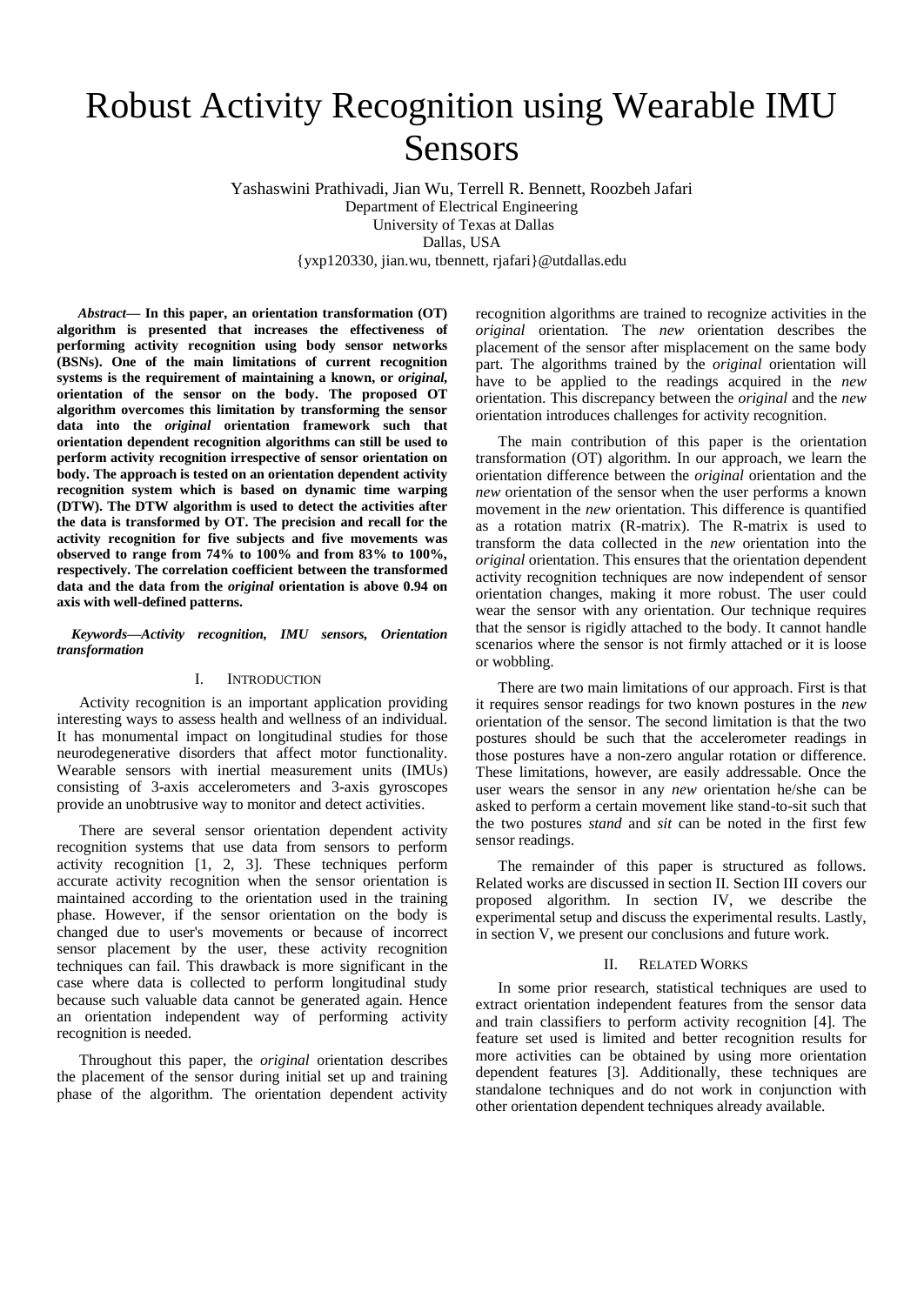There have been some other works that leverage transformation techniques added to the existing activity recognition algorithms. In some of these studies restrictions are placed on the number of orientations the sensor could have if misplaced. For each of these orientations the corresponding Rmatrix is already calculated [5]. The gravity vector representation from the sensor is used to match one of the known orientations. The corresponding R-matrix is used to transform the data. Activity recognition is then performed by a classifier which is trained using data from each of the sensor orientations after appropriate data transformations. This setup restricts orientation changes on the sensor and hence cannot be applied to scenarios where there could be more flexibility in placing the sensor on the body.

Some researchers have also looked at achieving orientation independent activity recognition by detecting cyclic movements like walking and learning the R-matrix representing the difference between the *original* orientation and the *new* orientation using the statistics derived from walking data [6]. However an assumption is made that at any point in time, the orientation of the sensor which is placed on the thigh can change by rotating only about one coordinate axis. This assumption does not apply to those cases where the sensors are of such small form-factors that they could have rotations about multiple axes when placed on the body.

In comparison to these investigations, our approach has a few advantages. It acts as an add-on to existing orientation dependent systems and facilitates their use without imposing any constraints on the sensor orientation on the body. No prior knowledge about *new* orientation is needed. Furthermore, no assumptions on any specific axis of rotation for orientation change of sensors are made.

#### III. PROPOSED APPROACH

In our approach, we learn the orientation difference between the *new* and the *original* orientation and quantify it in an R-matrix. In order to learn the orientation difference between two Cartesian coordinate systems, a common inertial reference system is needed. When the sensor is placed on the body, there is no known common reference system between the *original* and *new* orientations. The movements could be treated as the common aspect between the *original* and the *new* orientation. Hence, movements that are found in both orientations are used to construct the shared reference system.

Let the *original* sensor orientation coordinate system be denoted as *S1* and the *new* sensor orientation coordinate system be denoted as *S2*. A representation of the inertial reference system and the sensor coordinate system in both the *original* orientation and the *new* orientation can be seen in Fig. 1. The *x, y* and *z* axes of the common 3D inertial reference system are represented as  $X^i$ ,  $Y^i$  and  $Z^i$ .  $X^{S1}$ ,  $Y^{S1}$  and  $Z^{S1}$  represent *x*, *y* and *z* axes of the *original* orientation, *S1*, of the sensor.  $X^{S2}$ ,  $Y^{S2}$  and  $Z^{S2}$  represent *x*, *y* and *z* axes of the *new* orientation, *S2,* of the sensor.



Fig. 1. Inertial reference system vs. sensor orientations *S1* and *S2*

Finding the orientation difference between the *new* and the *original* sensor orientation can be broken down into three steps that are described in detail below.

#### *A. Define a common inertial reference frame*

The common inertial frame of reference is constructed using common movements performed in both orientations. Let us consider one such movement that was done in both orientations, say a sit-to-stand movement. The information common to both orientations in this movement are: the *initial posture* (sitting, annotated as posture-1) and the *final posture* (standing, annotated as posture-2). The inertial frame of reference with respect to any sensor orientation is defined:

*Definition 1: Given two postures posture-1 and posture-2, and the normalized acceleration vectors in those postures, such that the angular difference between them is non-zero, the x, y, and z axes of the inertial frame of reference are given as:*

## *X Axis: Cross product of the normalized acceleration vectors for posture-1 and posture-2*

## *Z Axis: Normalized acceleration vector for posture-1*

## *Y Axis: Cross product of Z and X axis.*

These acceleration vectors represent the effect of only gravity on the sensors in those postures. Consider the following example that illustrates the construction of the inertial reference system. The movement used is sit-to-stand: In sensor orientation *S* of the sensor, let  $a_1^s$  be the normalized acceleration vector for posture-1 (sitting posture) and let  $a_2^s$ be the normalized acceleration vector for the posture-2 (standing posture). Let  $X_i^s$ ,  $Y_i^s$  and  $Z_i^s$  be the representation of the *x*, *y*, and *z* axes of the inertial reference frame with respect to the orientation of the sensor (i.e. *S*). As shown in Fig. 2, using Definition 1, the inertial frame of reference is constructed as

$$
X_i^s = a_1^s \times a_2^s \tag{1}
$$

$$
Z_i^s = a_1^s \tag{2}
$$

$$
Y_i^s = Z_i^s \times X_i^s \tag{3}
$$

where  $\times$  indicates vector cross product and  $a_1^s$  and  $a_2^s$  are the row vectors

$$
a_1^s = \begin{bmatrix} a_{1x}^s & a_{1y}^s & a_{1z}^s \end{bmatrix} \tag{4}
$$

$$
a_2^s = \begin{bmatrix} a_{2x}^s & a_{2y}^s & a_{2z}^s \end{bmatrix} \tag{5}
$$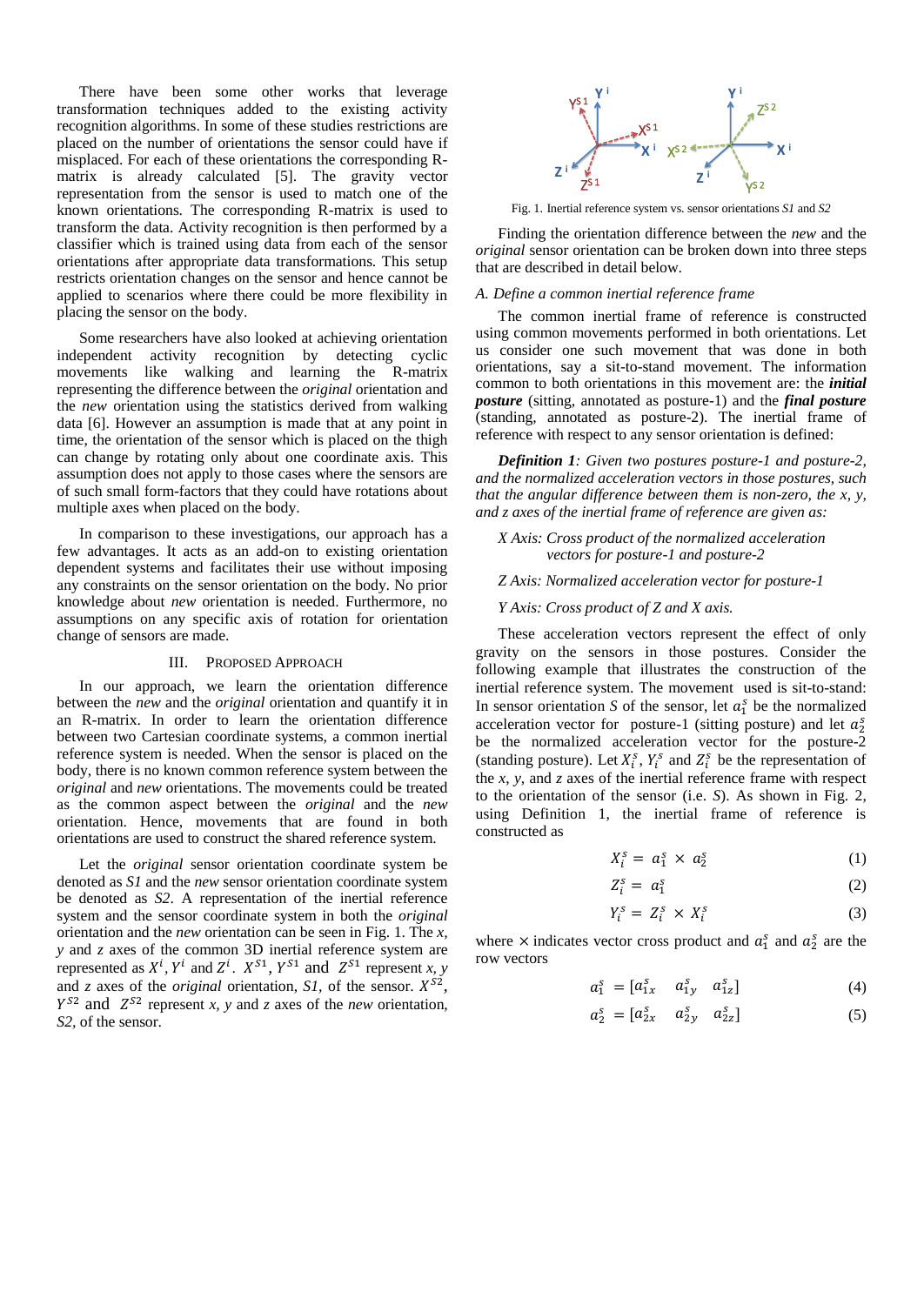$$
\begin{array}{ccc}\n\mathbf{Y}_s & \mathbf{Y}_{i}^S & = Z_{i}^S \times X_{i}^S \\
\mathbf{a}^{S} & & \mathbf{X}^S \\
\hline\n\mathbf{X}^{S} & & \mathbf{X}^{S} \\
\hline\n\mathbf{X}^{S} & & \mathbf{X}^{S} \\
\mathbf{Z}^{S} & & \mathbf{X}^{S} \\
\hline\n\mathbf{Z}^{S} & & \mathbf{Z}^{S} \\
\hline\n\end{array}
$$

Fig. 2. Inertial reference frame in-terms of the orientation axes system *S*

 This process is done for the *original* and the *new* sensor orientations (*i.e. S1* and *S2*). Thus the inertial frame of reference that is common to both the *original* orientation and the *new* orientation is constructed in both orientations as  $X_i^{s1}$ ,  $Y_i^{s1}$ ,  $Z_i^{s1}$ ,  $X_i^{s2}$ ,  $Y_i^{s2}$ , and  $Z_i^{s2}$  and all are  $3 \times 1$  row vectors.

# *B. Derive R-matrix for the orientation difference between each of the sensor orientations and the inertial reference frame*

 The orientation difference is calculated using the constructed inertial frame of reference.

Let *R* be the rotation matrix describing the rotation from *orientation S* to the inertial reference frame described as

$$
R = \begin{bmatrix} X^i \cdot X^S & X^i \cdot Y^S & X^i \cdot Z^S \\ Y^i \cdot X^S & Y^i \cdot Y^S & Y^i \cdot Z^S \\ Z^i \cdot X^S & Z^i \cdot Y^S & Z^i \cdot Z^S \end{bmatrix} \tag{6}
$$

*R* can also be written in terms of  $X_i^s$ ,  $Y_i^s$  and  $Z_i^s$  calculated in  $(1)$ ,  $(2)$  and  $(3)$  as

$$
R = \begin{bmatrix} X_i^s \\ Y_i^s \\ Z_i^s \end{bmatrix} \tag{7}
$$

This process is completed for the *original* and the *new* sensor orientations (*i.e. S1* and *S2*) to get corresponding rotation matrices  $R_1$  and  $R_2$ .

## *C. Find the R-matrix representing the orientation difference between the new and the original orientation.*

 The representation of the rotation matrix *R* for the orientation difference between *S2* and *S1* is given as

$$
R = \begin{bmatrix} X^{S1} \cdot X^{S2} & X^{S1} \cdot Y^{S2} & X^{S1} \cdot Z^{S2} \\ Y^{S1} \cdot X^{S2} & Y^{S1} \cdot Y^{S2} & Y^{S1} \cdot Z^{S2} \\ Z^{S1} \cdot X^{S2} & Z^{S1} \cdot Y^{S2} & Z^{IS1} \cdot Z^{S2} \end{bmatrix}
$$
(8)

This can also be calculated using *R1* and *R2* as

$$
R = R'_1 * R_2 \tag{9}
$$

where  $R'_1$  represents transpose of the matrix  $R_1$ . The R-matrix in (9) is multiplied with acceleration vectors collected in *S2* (*new* orientation), to transform readings to orientation system *S1* (*original* orientation).

### IV. EXPERIMENTS AND RESULTS

We conducted experiments to validate the OT algorithm. In these experiments, data collection was performed using IMU sensors with a 3-axis accelerometer and a 3-axis gyroscope at a sampling rate of 20Hz.

The first set of experiments was designed to test the data transformation of the OT algorithm. Two sensors, *S1* and *S2*,

were glued to each other in different orientations and attached to the right thigh of a subject. The subject was then asked to perform the stand-to-sit and sit-to-stand movements ten times. Since the orientations were different, the same movements had different patterns from the view of each sensor. The OT transformation algorithm was applied, and the orientation difference between the two sensor orientations was learned in the form of the R-matrix. The R-matrix was used to transform the sensor data collected in sensor *S2* orientation to the sensor *S1* orientation. The correlation coefficient for the signals on each of the axis is presented in Table I.

TABLE I. CORRELATION COEFFICIENT VALUE BETWEEN DATA FROM SENSOR *S1* AND THE TRANSFORMED DATA FROM *S2*

| Axis                | <b>Correlation Coefficient</b> |
|---------------------|--------------------------------|
| Accelerometer-XAxis | 0.9807                         |
| Accelerometer-YAxis | 0.4941                         |
| Accelerometer-ZAxis | 0.9968                         |
| Gyroscope-XAxis     | 0.7939                         |
| Gyroscope-YAxis     | 0.9442                         |
| Gyroscope-ZAxis     | 0.5930                         |

From Table I, it can be seen that in the accelerometer's X and Z axes and the gyroscope's Y axis, the correlation coefficients are higher than on the other axes since the major component of the movement occurred on these axes. On the remaining axes, the movement performed does not create well defined repeatable patterns resulting in the lower correlation coefficients. These similarity measures show that the OT algorithm accurately transforms the data.

We also conducted experiments to check the effectiveness of the algorithm in empowering orientation dependent activity recognition algorithms. The algorithm we chose for this purpose is based on DTW [7, 8, 9]. We used the SPRING algorithm to implement DTW for these experiments [10]. Data collection for this experiment was performed as follows. Five subjects were asked to wear three sensors, one on the right thigh, one on the waist, and the last on the right ankle. Three sessions of data collection were performed on each subject. The movements performed in each session were stand-to-sit, sit-to-stand, sit-to-lie, lie-to-sit, and kneel.

At the beginning of each session, the orientations of the sensors were changed to a random state. Each movement was performed ten times in each session. Per subject, 30 total instances of each movement were collected from the sessions. Thus from all the subjects, a total of 150 instances of each movement were collected from all of the sessions. In order to perform activity recognition for each subject, the template for each type of movement was learned from the first session. Data from the second and third sessions were transformed into the orientation from the first session using the OT algorithm. The learned templates were applied to data from first session and the transformed data from the other sessions to perform activity recognition. The precision (Pr) and recall (Rc) for the activity recognition performed for each subject (Sub1-5) for each movement (M) in the order given above are shown in Table II.